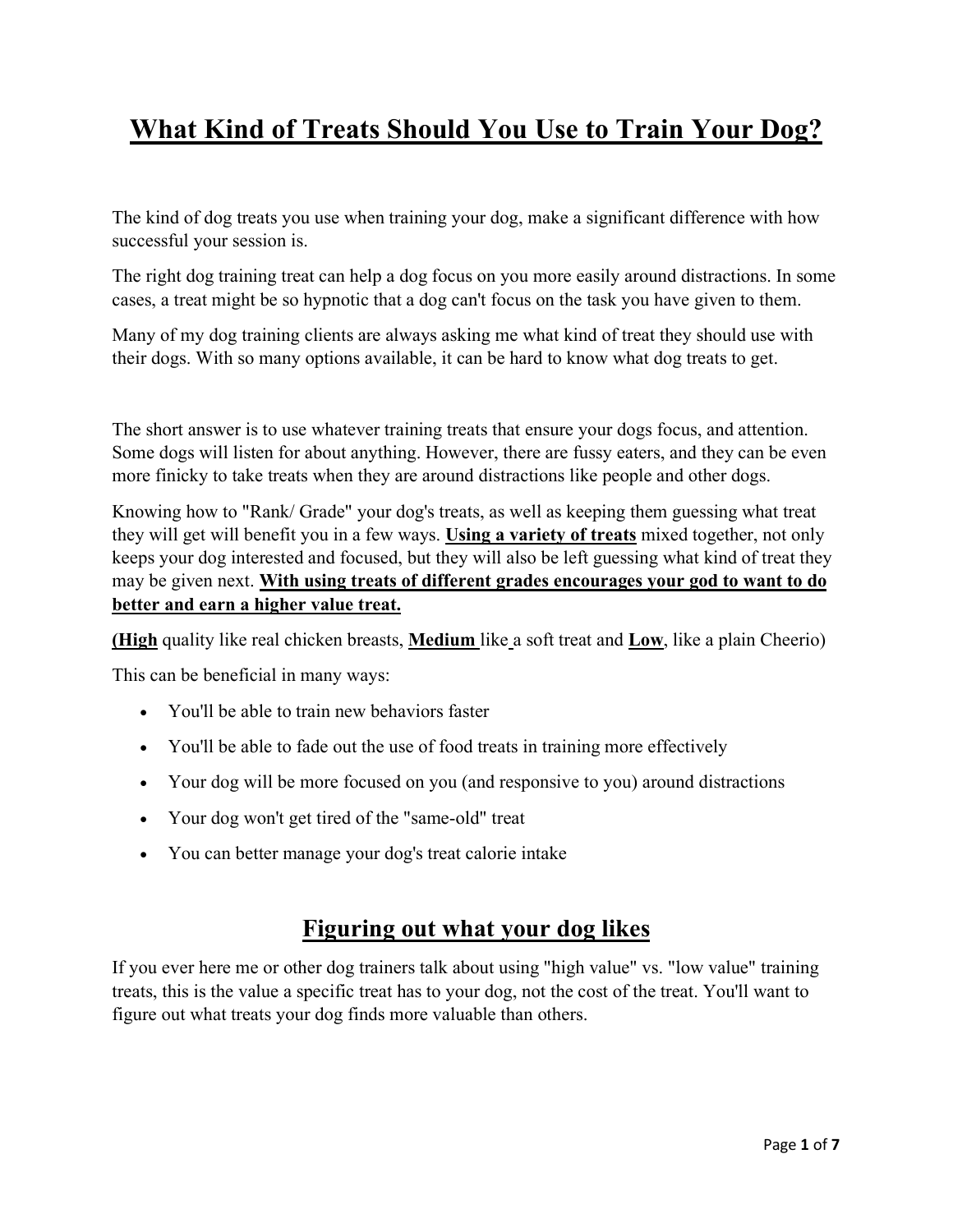# **What Are "High Value" Dog Treats?**

High-value treats tend to be moist or freeze-dried, extra smelly, and something your dog doesn't get very often (if at all) outside of training. Think tiny pieces of chicken, liver, duck, or even peanut butter (make sure it's xylitol-free) smeared on a spoon.

Think of your high value treats as giving your dog an "A+++" for behavior and training.

### **When Should You Use High-Value Treats?**

- When first introducing a brand-new trick, skill, or command.
- In highly distracting environments, such as a group dog training class.
- When rewarding your dog for a quick or high-quality response to a cue.
- If working on counter conditioning as part of a behavior modification plan for leash reactivity, aggression, anxiety, or fear.

**Avoid using foods that are high in fat, such as bacon or sausage. You don't want your dog to end up with an upset stomach or pancreatitis.** 

### **What Are "Medium-Value" Dog Treats?**

These treats are usually semi-moist or dry treats made from ingredients that your dog doesn't get in their regular food. Medium value treats and are given more frequently during training sessions and in everyday routines than high-value treats.

#### **When Should You Use Medium Value Treats?**

- When maintaining an already learned behavior.
- In mildly distracting environments.
- Throughout the day for good behavior.

### **What Are "Low-Value" Dog Treats?**

Lower value treats are great to work into your training because they tend to be lower calorie than high and medium value dog treats. Low-value treats are usually dry and crunchy. Many of my clients as well as myself use our dog's regular kibble food for this level of treating.

Plain Cheerios are another excellent choice! Having a low value treat option is important in helping you fade out treats in training.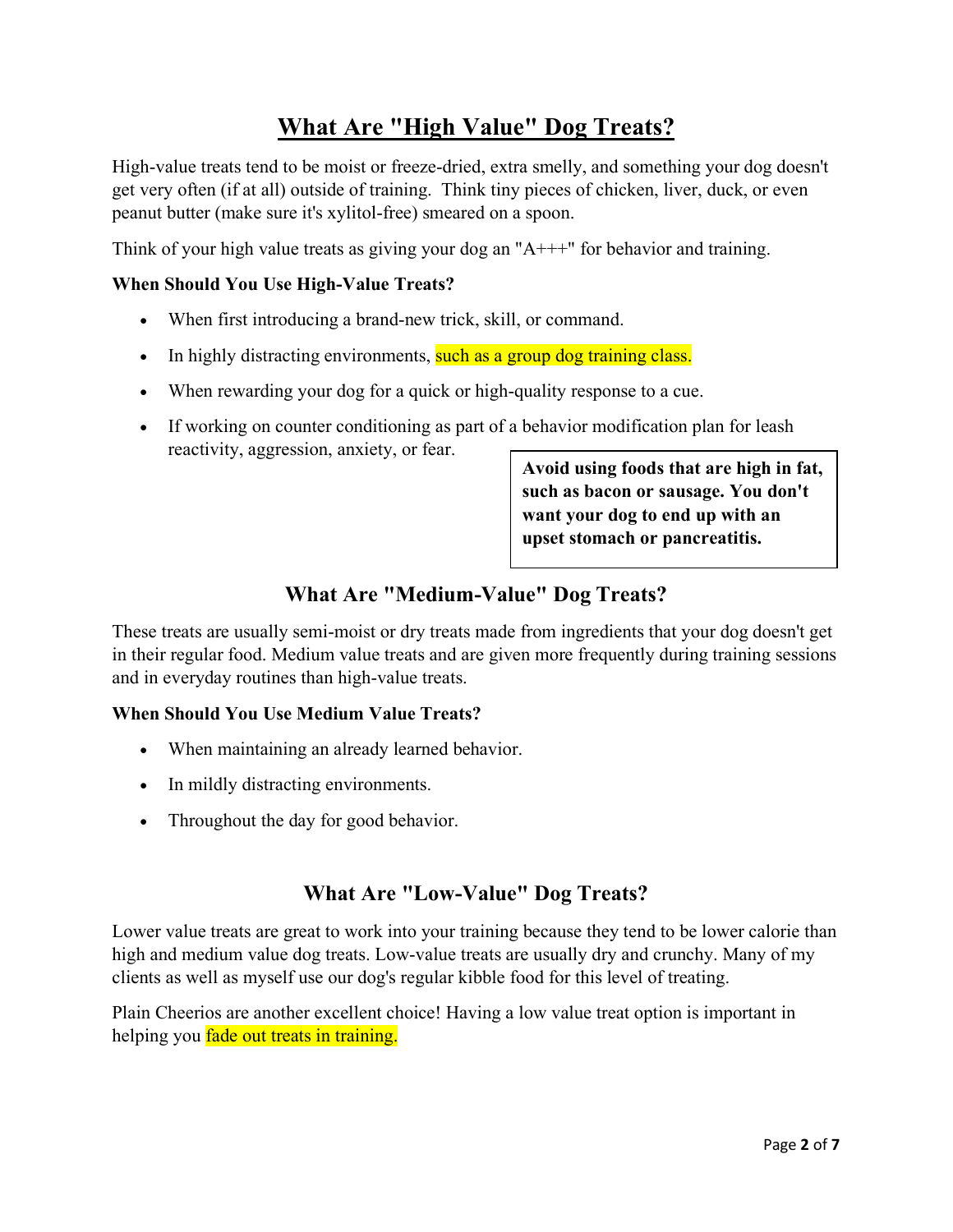#### **When Should You Use Low-Value Treats?**

- If your dog performs a requested and previously generalized cue, but it's a "C" grade performance (this also might indicate that your dog needs to be further from a distraction or might need to go back a few steps in training)
- Throughout the day to encourage continued good behavior
- In low to no distraction training environments
- As part of regular enrichment activities
- When you're fading out the use of treats for a specific behavior

### **Have a Dog Treat "Taste Test"**

To help you pick out the training treats that your dog will most enjoy and respond to the best, set up a treat taste test for your pup.

#### **(Note: Check treat ingredients to ensure they don't contain anything your dog is allergic or sensitive to.)**

First, pick out a few different options of treats for them to try, based on:

- **Protein type:** Have a variety of fish, poultry, beef, pork, or lamb. Include non-meatbased treats, such as peanut butter.
- **Texture:** Choose different treat options based on their texture type dry, semi-moist, jerky, freeze-dried, or wet.
- **Ease of Delivery:** When you're picking out taste test options, make sure you're choosing treats that are easy for you to give your dog. Training treats should be pea-sized or smaller. If the treats are larger than this in the bag, see if you can easily break them up into smaller pieces. I personally like when soft treats are pre-scored allowing me to determine the size I want to break them up.

**Pro Tip:** Many pet supply stores will have samples available upon request of different treats to try. This is how I often discover new brands of treats to mix into my training treat rotation.

If your dog doesn't like the treats you bought, (this can also apply with bags of pet food), many pet stores will except an exchange, return, or refund of open and partially empty bags. If the store will not except it, check online with the manufacture, a lot of companies offer full refunds if your pet didn't like, and others say, "for any reason." So, if it's not working out, get your money back, and spend it on something your dog WILL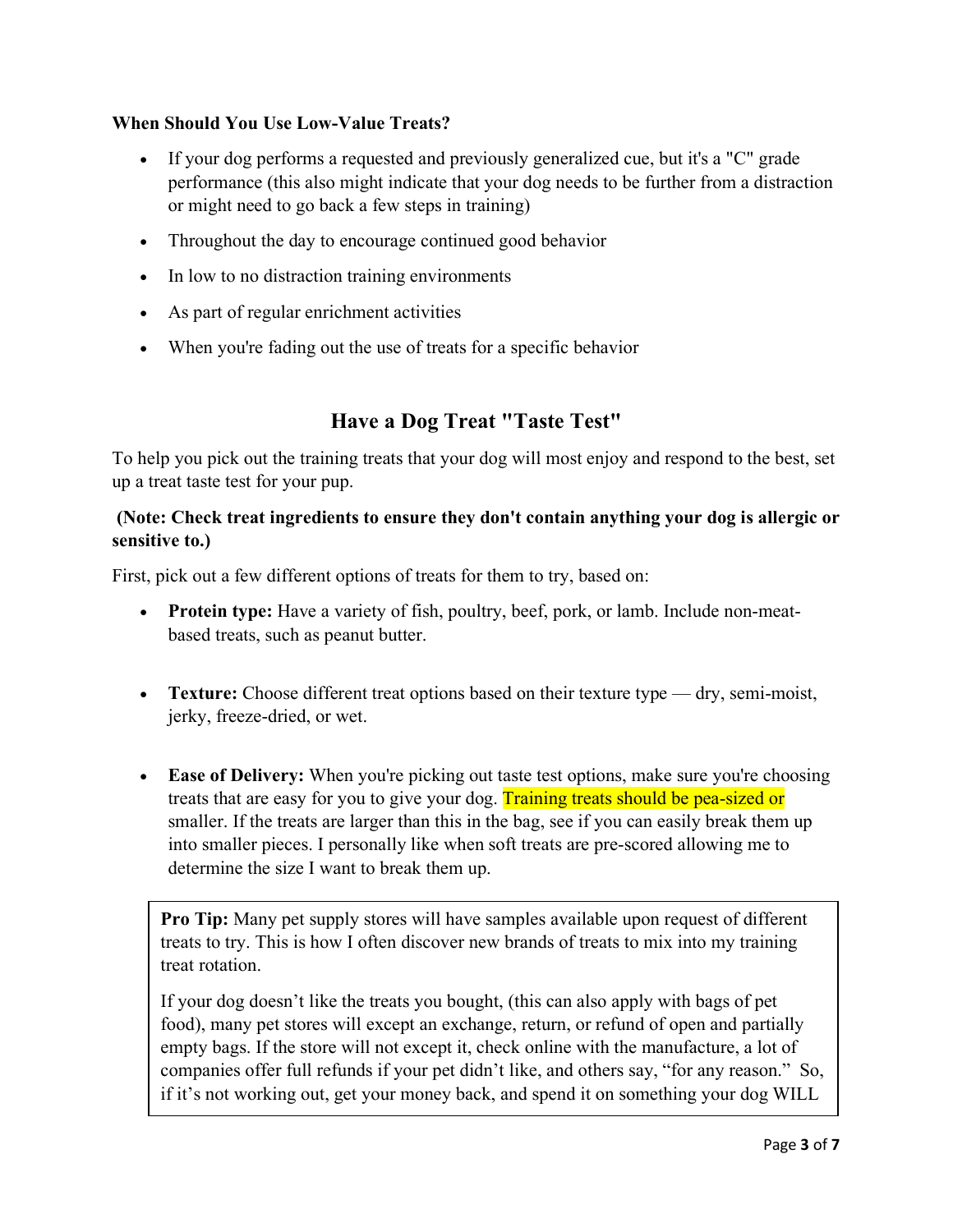Next, give your dog a choice between the different treats. Put one kind of treat in one hand and a different kind in the other hand and close your hands to make a fist. (You can also use small cups to cover the treat options on the ground if you prefer, especially if your dog gets mouthy when taking treats.)

Allow your dog to sniff both hands, watching to see which they show the most interest in. Give them the one they sniff at, lick at, or paw at the most.

Switch out different treats, rotating in ones you've already tried with different alternatives, to get an idea of what your dog's high-value, medium-value, and low-value treats are.

### **High-Value Dog Training Treats**

My go-to high-value treats include small pieces of turkey hotdog, plain chicken, string cheese, and [Vital Essentials Minnows,](https://amzn.to/2SeaYVG) [Northwest Naturals Lamb Liver,](https://amzn.to/2S9HUi1) and [Stella & Chewy's Beef](https://amzn.to/2GBW04B)  [Heart treats.](https://amzn.to/2GBW04B)

- **Vital Essentials Freeze-Dried Minnows Dog Treat**
- **Northwest Naturals Freeze-Dried Lamb Liver**





• **Stella & Chewy's Beef Heart Treats**

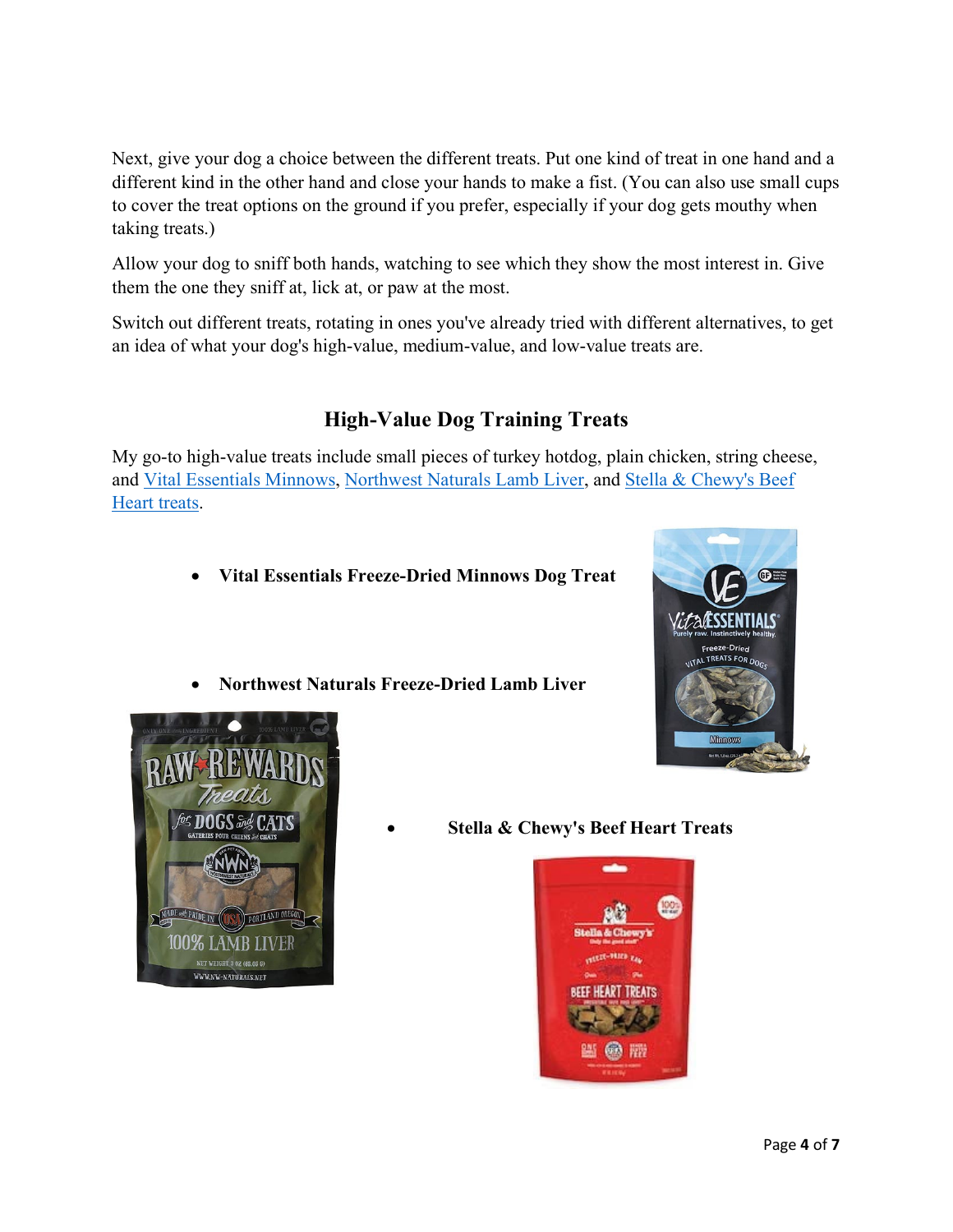### **Medium-Value Dog Training Treats**

#### **Zuke's Mini Naturals Rabbit Recipe Dog Treats-**



**These treats come in many assorted flavors such as Chicken, Peanut Butter, Beef, Salmon, Duck. and Pork.**

**Redbarn Naturals Protein Puffs – Cheese Flavor**



#### **Charlee Bear Crunchy Dog Treats**



### **Wellness Soft Puppy Bites Lamb & Salmon Recipe Grain-Free Dog Treats**



**These also come in a**

**Chicken and Carrots flavor.**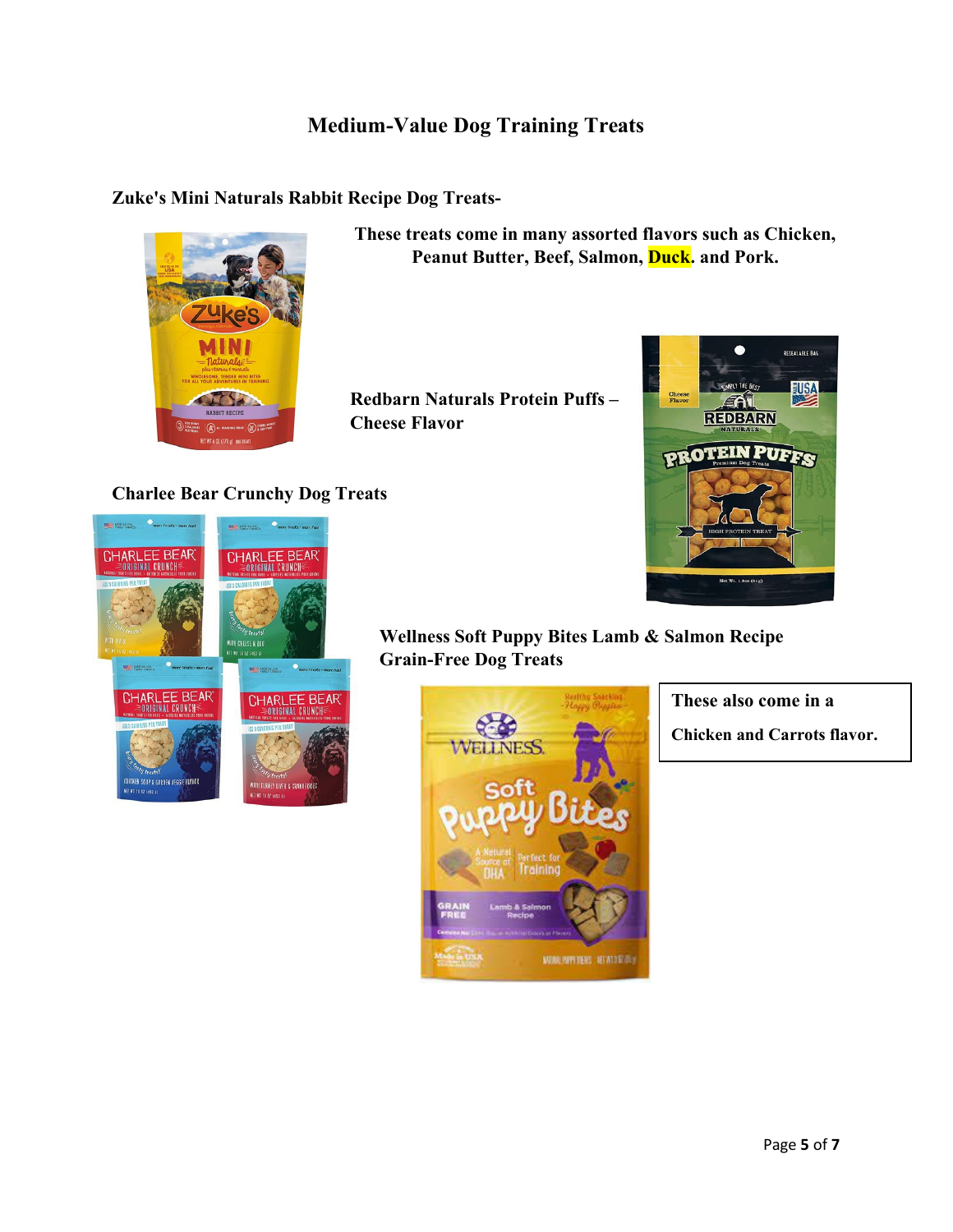### **Wholehearted Grain Free Soft and Chewy**

### **Bacon Recipe Dog Stick Treats**



Low-Value Dog Training Treats

Try using First Mate dry food or break up IMK9's



Mutt Love Coconuts dry treats as her lower value rewards.

**Firstmate Wild Pacific Grain-Friendly Dog Food**

### These come in other flavors like Chicken and Beef, as well as other forms like balls and strips.

### **True Chews Premium Duck Jerky Cuts**